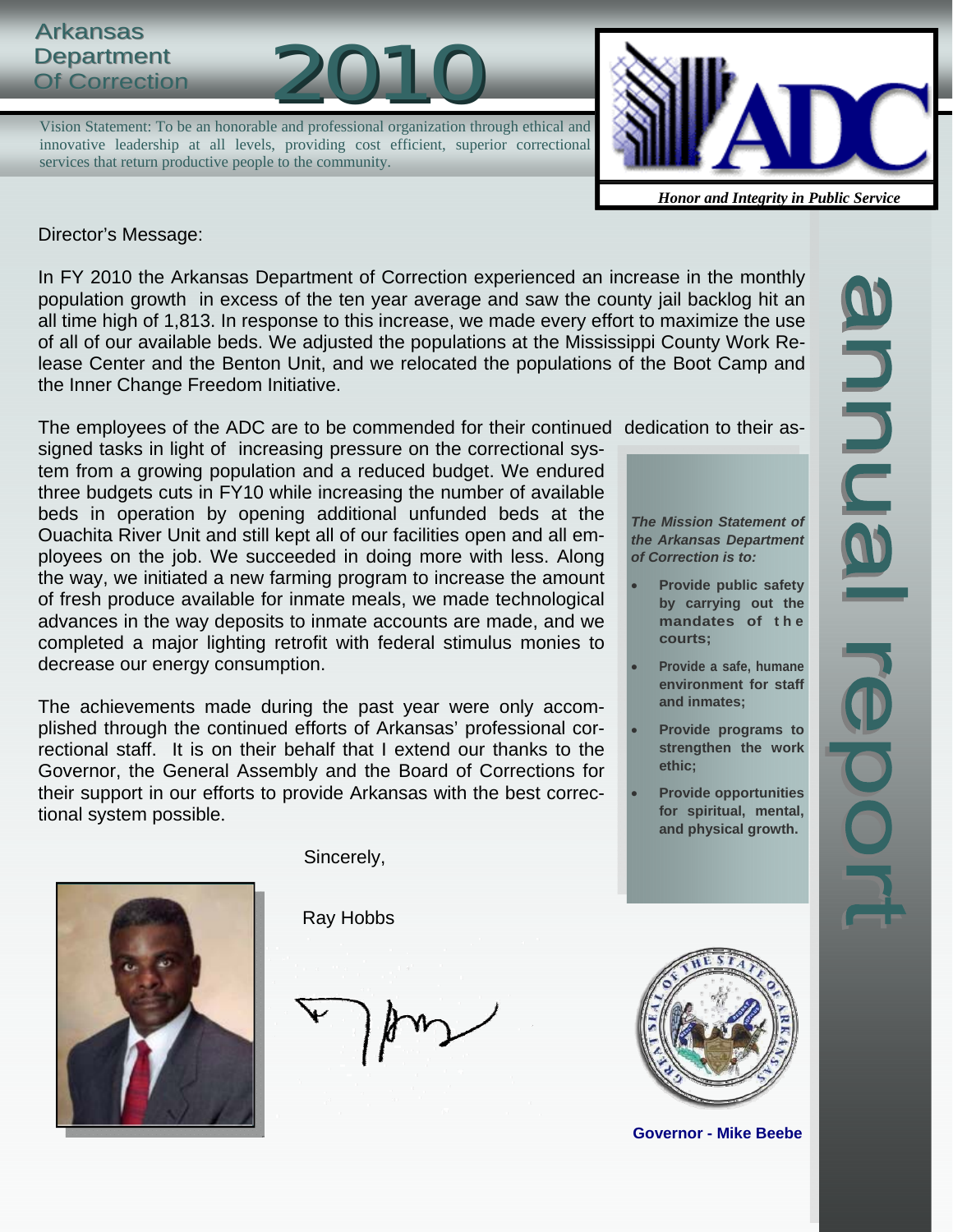

## **Mapping Project**

Beginning in FY09 and completed in FY10 the Department provided data to the Justice Mapping Center to help with the development of the nation's first National Atlas of Sentencing and Corrections. The Justice Mapping Center working in partnership with JFA Associates used ADC data from 2008 to demonstrate where correctional populations come from, return to, and, while under supervision, live in concentration in just a few high impact neighborhoods around the state. The purpose of the Atlas is to establish a nationwide geographic information resource that helps states better understand and communicate the challenges faced by the correctional system and the potential effectiveness of place-oriented public safety strategies. The example below reflects admissions in CY2008.

| Admissions Count         |       |       |         |
|--------------------------|-------|-------|---------|
| Summary                  |       |       |         |
| county                   | count | rates | \$ cost |
| Pulaski County           | 1432  | 5.93  | 87.7M   |
| <b>Washington County</b> | 569   | 4.44  | 26.6M   |
| Sebastian County         | 540   | 717   | 21.2M   |
| <b>Benton County</b>     | 359   | 2.92  | 18.0M   |
| Crittenden County        | 211   | 6.69  | 12.0M   |
| Craighead County         | 204   | 3.41  | 8.4M    |
| Jefferson County         | 201   | 4.11  | 12.1M   |
| Union County             | 192   | 7.54  | 13.7M   |
| Crawford County          | 191   | 5.27  | 6.1M    |
| Faulkner County          | 187   | 2.70  | 8.9M    |



## **Mobile Deposit Service**

Families and friends of inmates can now make deposits to inmate accounts from their smartphones. Recent developments to Arkansas.gov's secure transaction system allows for processing of credit card mobile payments. More than 1,300 secure payments to the inmate account system have been processed since this service has been deployed. In addition to being able to make deposits to an inmate's account from a mobile device, other services include the ability to pay parole or probation fees, restitution payments and property tax payments.

## **Satellite Gardens**

The ADC's farming operation now has 9 satellite gardens totaling 231 acres at facilities that have traditionally not operated gardens. These gardens help to supplement the normal supply of produce that is served at the units, utilizing inmate labor to plant and harvest. Between January and June of 2010 these gardens produced over a quarter of a million pounds of produce including 7,433 pounds of green beans, 43,218 pounds of broccoli, 52,202 pounds of cabbage, 12,940 pounds of cucumbers, 4,882 pounds of corn, 11,006 pounds of yellow onions, 3,814 pounds of green onions, 108 pounds of red onions, 1500 pounds of okra, 102,398 pounds of yellow squash, 32,396 pounds of potatoes, 1258 pounds of leaf lettuce, 28 pounds of bell peppers, 98 pounds of tomatoes and 2,768 pounds of garlic.

## **Gleaning**

Gleaning is the practice of gathering excess produce left in the fields after the harvest has been completed. This year the Department's Regional Maintenance crews added their assistance to volunteers working in conjunction with the Arkansas Hunger Relief Alliance and local farmers to help gather this food for families in need. At last count, this state-wide project had gleaned over a half million pounds of produce for distribution through Arkansas' food banks.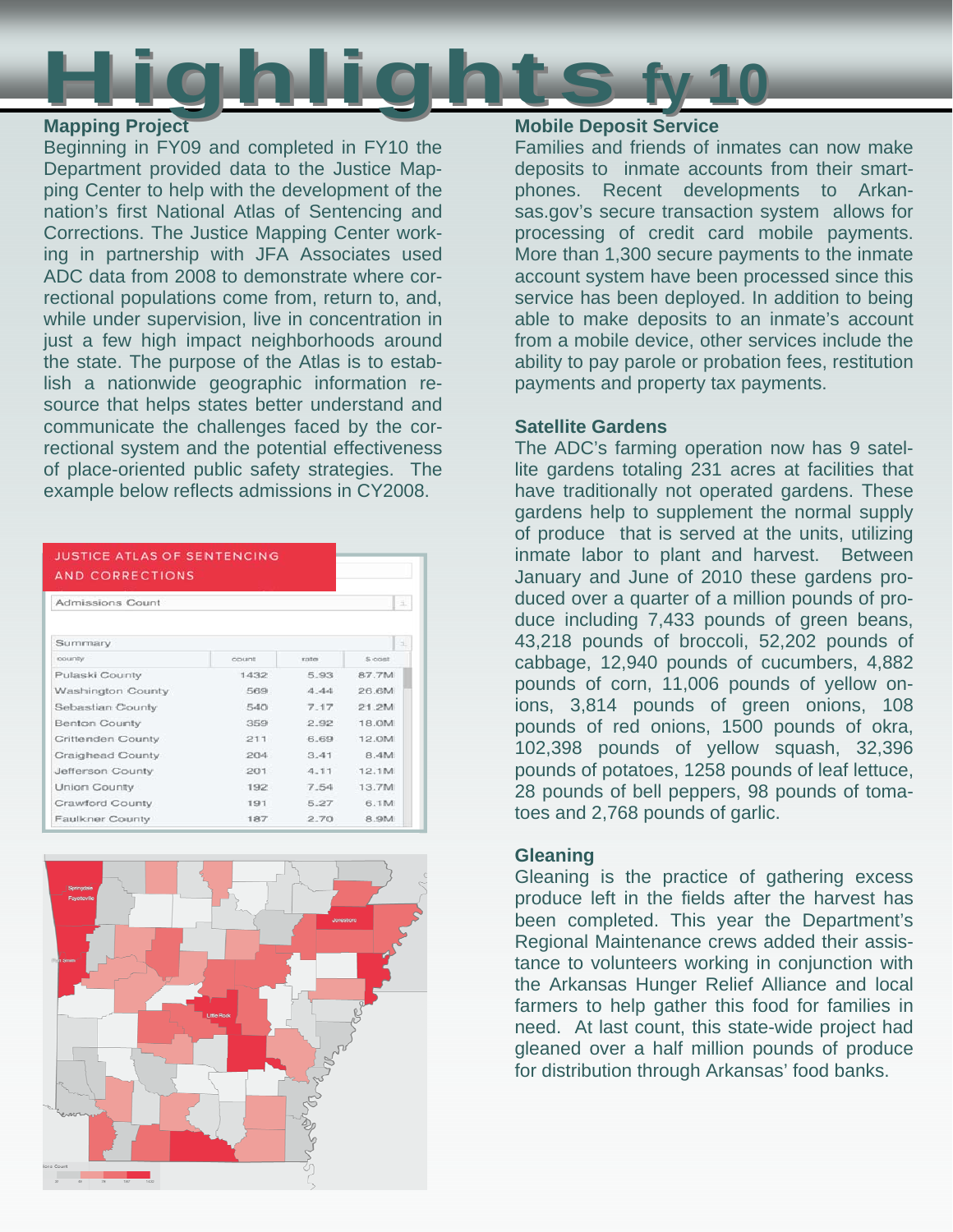# Budget **fy 10**

## **Construction Expenditures**

| <b>Cummins Unit, Trustee Barracks</b>       | \$2,830,742  |
|---------------------------------------------|--------------|
| <b>Cummins Unit, Conference Center</b>      | 82,735       |
| <b>Cummins Unit, Armory</b>                 | 4,457        |
| <b>Cummins Unit, Fire House</b>             | 81,691       |
| <b>East AR Unit, Lethal Fence</b>           | 342,218      |
| <b>East AR Unit, Non-Contact Visitation</b> | 36,740       |
| <b>Grimes Unit, Industry Building</b>       | 204,539      |
| <b>Grimes Unit, Vegetable Cooler</b>        | 93.040       |
| <b>ORCU, Special Needs Unit</b>             | 5,672,346    |
| <b>ORCU, Fuel Station</b>                   | 9,241        |
| <b>McPherson Unit, Fence</b>                | 26,230       |
| McPherson Unit, 200 Bed Const.              | 556,591      |
| <b>Wville. Unit, Entrance Bldg.</b>         | 10,818       |
| <b>Wville, Unit, IFI Renovations</b>        | 23,438       |
| <b>Wville. Unit, Farm Shop</b>              | 127,002      |
| <b>Wville. Unit, Staff House</b>            | 10,819       |
| Wville. Unit, Heartbeat Detector Bldg.      | 24,264       |
| <b>Wville. Unit, Industry Building</b>      | 262,024      |
| <b>Tucker, Chapel Renovation</b>            | 23,791       |
| <b>Tucker, Armory</b>                       | 16,799       |
| <b>Tucker, Waste Water Treatment</b>        | 87,042       |
| <b>Tucker Max Unit, Chapel</b>              | 2,100        |
| <b>Tucker Max Unit, Recreation Yards</b>    | 102,372      |
| Various Locks & Door Replacement            | 53,945       |
| <b>Various Roof Repairs</b>                 | 225,750      |
| <b>Central Off. Security Enhancement</b>    | 37,863       |
| Varner Unit, Heartbeat Monitor              | 24,264       |
| Varner Unit, Staff House                    | 118,373      |
| Varner SM Unit, Prgm. Delivery Syst.        | 5,274        |
| Admin. East Building, IT Warehouse          | 114,582      |
| <b>Various Energy Savings Projects</b>      | 3,666,300    |
|                                             |              |
| <b>Total Expenditures</b>                   | \$14,877,390 |

|                        | <b>Funding</b> |
|------------------------|----------------|
| <b>General Revenue</b> | \$288,609,112  |
| <b>Work Release</b>    | 1,332,789      |
| <b>Agriculture</b>     | 11,521,416     |
| <b>Industry</b>        | 7,805,348      |
| <b>Total</b>           | \$309,268,665  |

## **Industry Revenue**

| <b>Duplicating</b> | <b>Bus</b><br><b>Barn</b>  | Imaging_Vinyl<br><b>PIE</b><br>Program<br><b>Clothing</b> |  |
|--------------------|----------------------------|-----------------------------------------------------------|--|
| <b>Furniture</b>   |                            | <b>Janitorial</b>                                         |  |
|                    | <b>Average Inmate Cost</b> |                                                           |  |
|                    | Per Day                    | <b>Per Year</b>                                           |  |
| 1999               | 37.65                      | 13,742.25                                                 |  |
| 2000               | 39.35                      | 14,362.75                                                 |  |
| 2001               | 40.79                      | 14,888.35                                                 |  |
| 2002               | 42.59                      | 16,100.15                                                 |  |
| 2003               | 44.11                      | 15,545.35                                                 |  |
| 2004               | 47.32                      | 17,271.80                                                 |  |
| 2005               | 48.24                      | 17,607.60                                                 |  |
| 2006               | 52.12                      | 19,023.80                                                 |  |
| 2007               | 54.82                      | 20,009.30                                                 |  |
| 2008               | 57.13                      | 20,852.45                                                 |  |
| 2009               | 60.19                      | 21,969.35                                                 |  |
| 2010               | 60.03                      | 21,910.95                                                 |  |

| <b>Clothing</b>    | \$1,304,443 |
|--------------------|-------------|
| <b>Janitorial</b>  | 1,162,344   |
| <b>Furniture</b>   | 1,610,182   |
| <b>Bus Barn</b>    | 2,267,416   |
| <b>Duplicating</b> | 539,993     |
| Imaging            | 117,282     |
| Vinyl              | 144,071     |
| <b>PIE Program</b> | 399,936     |
| <b>Total</b>       | \$7,545,667 |
|                    |             |

|      | <b>Care &amp; Custody</b>     |
|------|-------------------------------|
|      | <b>Operating Expenditures</b> |
| 1999 | 151,336,081                   |
| 2000 | 164,025,025                   |
| 2001 | 175,717,556                   |
| 2002 | 182, 187, 792                 |
| 2003 | 185,682,413                   |
| 2004 | 209,542,704                   |
| 2005 | 215,042,365                   |
| 2006 | 243,207,957                   |
| 2007 | 253,342,707                   |
| 2008 | 272,844,471                   |
| 2009 | 280,135,153                   |
| 2010 | 288,888,121                   |

## Agriculture Programs

| Unit            | <b>Acres</b>         | Program                       |  |  |  |  |
|-----------------|----------------------|-------------------------------|--|--|--|--|
| <b>Cummins</b>  | 14,680               | Crops, Garden, Livestock      |  |  |  |  |
| <b>Tucker</b>   | 3,601                | Row crops, Garden             |  |  |  |  |
| Wrightsville    | 5,000                | Livestock                     |  |  |  |  |
| East AR Reg.    | 2,500                | <b>Cotton, Wheat, Soybean</b> |  |  |  |  |
| <b>Ouachita</b> | 100                  | Garden, Livestock             |  |  |  |  |
| <b>Newport</b>  | 129                  | Garden, Livestock             |  |  |  |  |
| N. Central      | 93                   | Orchard, Garden, Livestock    |  |  |  |  |
|                 |                      |                               |  |  |  |  |
|                 | <b>Total Acreage</b> | 26,103                        |  |  |  |  |

| <b>Federal Grants Received</b>                    |             |
|---------------------------------------------------|-------------|
| <b>Residential Substance Abuse (07-1907R)</b>     | \$2,334     |
| <b>Residential Substance Abuse (09-190A08)</b>    | 16,063      |
| <b>Residential Substance Abuse (09-190B09)</b>    | 10,123      |
| State Criminal Alien Asst. Program (SCAAP) 08     | 425,268     |
| <b>Bulletproof Vest Partnership Program (BVP)</b> | 6,803       |
| <b>ARRA Energy-Stimulus</b>                       | 3,014,180   |
| <b>FEMA</b>                                       | 44,287      |
| <b>Total Received</b>                             | \$3,519,058 |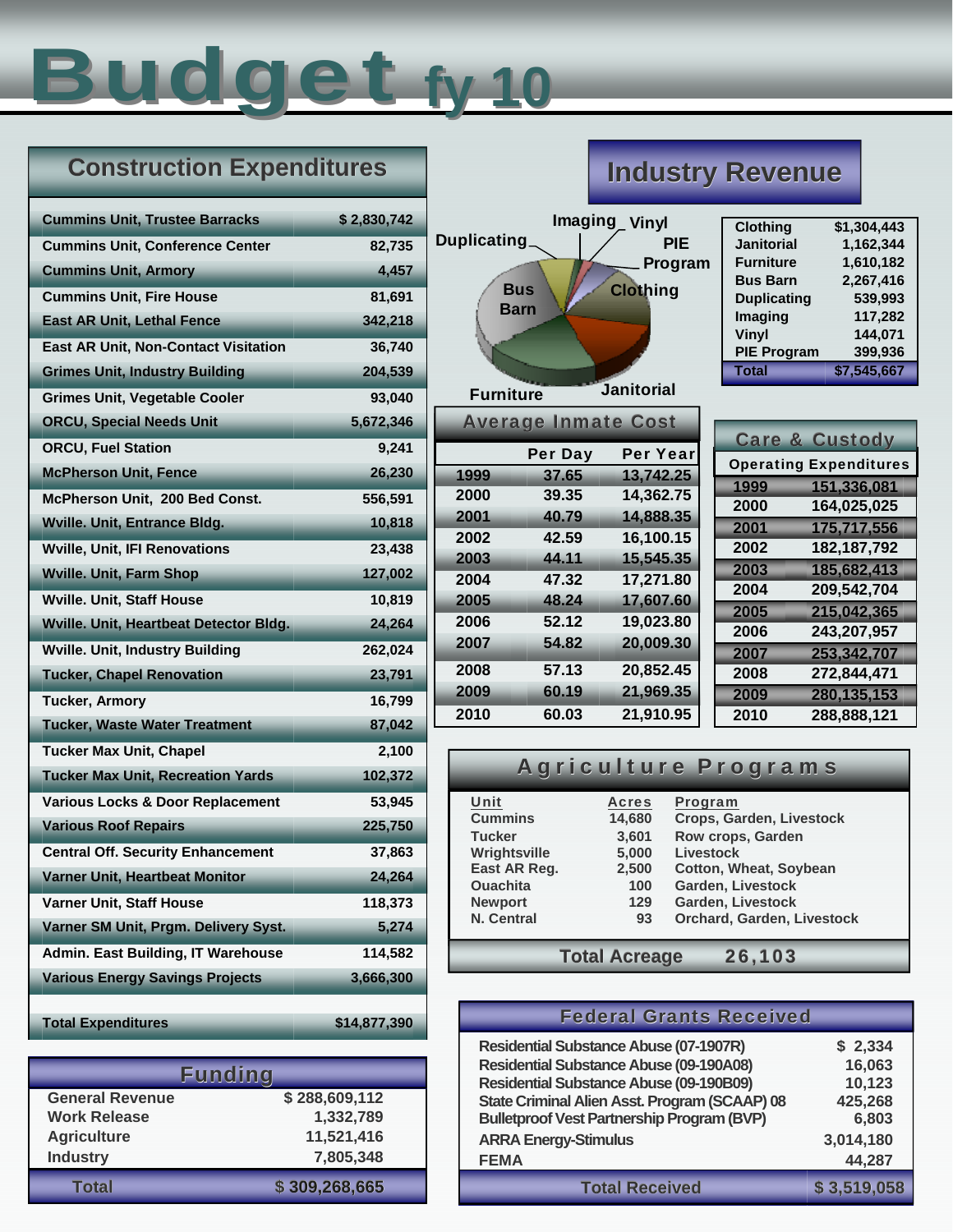## Demographics Top 10 Admission Offenses Top 10 Stock Population Offenses **fy 10**

| . vm<br>19 AGUUSSIGN 911611363  |              |                     |  |  |  |  |  |  |  |  |
|---------------------------------|--------------|---------------------|--|--|--|--|--|--|--|--|
| <b>Offense</b>                  | <b>Total</b> | <b>Avg Sentence</b> |  |  |  |  |  |  |  |  |
| <b>Controlled Substance</b>     | 2,220        | 8y 7m 10d           |  |  |  |  |  |  |  |  |
| <b>Burglary</b>                 | 1,073        | 9y 2m 13d           |  |  |  |  |  |  |  |  |
| <b>Theft</b>                    | 743          | 6y 5m 19d           |  |  |  |  |  |  |  |  |
| <b>Assault &amp; Battery</b>    | 536          | <b>7y 9m 4d</b>     |  |  |  |  |  |  |  |  |
| <b>Robbery</b>                  | 376          | 11y 10m 1d          |  |  |  |  |  |  |  |  |
| <b>Sexual Offenses</b>          | 371          | 15y 8m 23d          |  |  |  |  |  |  |  |  |
| <b>Obstructing Gov. Oper.</b>   | 331          | 5y 3m 0d            |  |  |  |  |  |  |  |  |
| <b>Forgery</b>                  | 273          | 5y 3m 11d           |  |  |  |  |  |  |  |  |
| <b>Offense Involving Family</b> | 258          | 6y 1m 6d            |  |  |  |  |  |  |  |  |
| <b>Aggrav. Robbery</b>          | 177          | 19y 2m 0d           |  |  |  |  |  |  |  |  |

| <b>Offense</b>               | <b>Total</b> | <b>Avg Sentence</b> |
|------------------------------|--------------|---------------------|
| <b>Controlled Substance</b>  | 3,055        | 14y 6m 15d          |
| <b>Sexual Offenses</b>       | 2,269        | 25y 7m 11d          |
| <b>Homicide</b>              | 1,979        | 35y 9m 20d          |
| <b>Aggrav. Robbery</b>       | 1,257        | 28y 4m 23d          |
| <b>Burglary</b>              | 1,148        | 13y 7m 6d           |
| <b>Assault &amp; Battery</b> | 735          | 16y 5m 11d          |
| <b>Robbery</b>               | 726          | 16y 8m 5d           |
| <b>Theft</b>                 | 627          | 9y 5m 1d            |
| <b>Gang Related</b>          | 417          | 23y 0m 1d           |
| <b>Obstruct. Gov Oper.</b>   | 297          | 8y 2m 17d           |



|                  |                | <b>FY10 Releases</b> |                | <b>Average Sentence Data</b> |                   |                 |                  |  |  |
|------------------|----------------|----------------------|----------------|------------------------------|-------------------|-----------------|------------------|--|--|
|                  | <b>Male</b>    | <b>Female</b>        | Total          |                              | <b>Male</b>       | <b>Female</b>   |                  |  |  |
| Asian            | 17             | $\bf{0}$             | 17             | Sent.                        | 5y 11m 19d        | $\bf{0}$        | 5y 11 19d        |  |  |
|                  |                |                      |                | <b>Stay</b>                  | 2y 2m 26d         | $\bf{0}$        | 2y 2m 26d        |  |  |
| <b>Black</b>     | 2,530          | 204                  | 2,734          | Sent.                        | 9y 4m 6d          | 6y 11m 8d       | 9y 2m 1d         |  |  |
|                  |                |                      |                | <b>Stay</b>                  | 4y 3m 26d         | <b>2y 3m 0d</b> | 4y 2m 0d         |  |  |
| <b>Hispanic</b>  | 211            | 10                   | 221            | Sent.                        | 7y 3m 25d         | <b>9y 6m 0d</b> | <b>7y 5m 0d</b>  |  |  |
|                  |                |                      |                | <b>Stay</b>                  | 2y 2m 0d          | 2y 2m 0d        | 2y 2m 0d         |  |  |
| <b>NA Indian</b> | 16             | $\overline{3}$       | 19             | Sent.                        | 3y 10m 27d        | 10y 0m 10d      | 4y 10m 15d       |  |  |
|                  |                |                      |                | <b>Stay</b>                  | 1y 7m 26d         | 1y 10m 20d      | 1y 8m 10d        |  |  |
| <b>Mexican</b>   | 10             | $\bf{0}$             | 10             | Sent.                        | 10y 3m 18d        | $\bf{0}$        | 10y 3m 18d       |  |  |
|                  |                |                      |                | <b>Stay</b>                  | 2y 8m 17d         | $\bf{0}$        | 2y 8m 17d        |  |  |
| <b>Other</b>     | $\overline{7}$ | $\bf{0}$             | $\overline{7}$ | Sent.                        | 5y 10m 20d        | $\bf{0}$        | 5y 10m 20d       |  |  |
|                  |                |                      |                | <b>Stay</b>                  | 1y 5m 6d          | $\bf{0}$        | 1y 5m 6d         |  |  |
| Caucasian 3,446  |                | 527                  | 3,973          | Sent.                        | <b>7y 10m 23d</b> | 6y 8m 12d       | <b>7y 8m 26d</b> |  |  |
|                  |                |                      |                | <b>Stay</b>                  | 3y 7m 4d          | 2y 2m 19d       | 3y 5m 0d         |  |  |
| <b>Total</b>     | 6,237          | 744                  | 6,981          | Sent.                        | 8y 5m 13d         | 6y 9m 24d       | 8y 3m 10d        |  |  |
|                  |                |                      |                | <b>Stay</b>                  | 3y 10m 0d         | 2y 2m 20d       | 3y 7m 27d        |  |  |



**Custody Custody - 13,908 Jurisdiction Jurisdiction - 15,535** Average Daily - 15,136

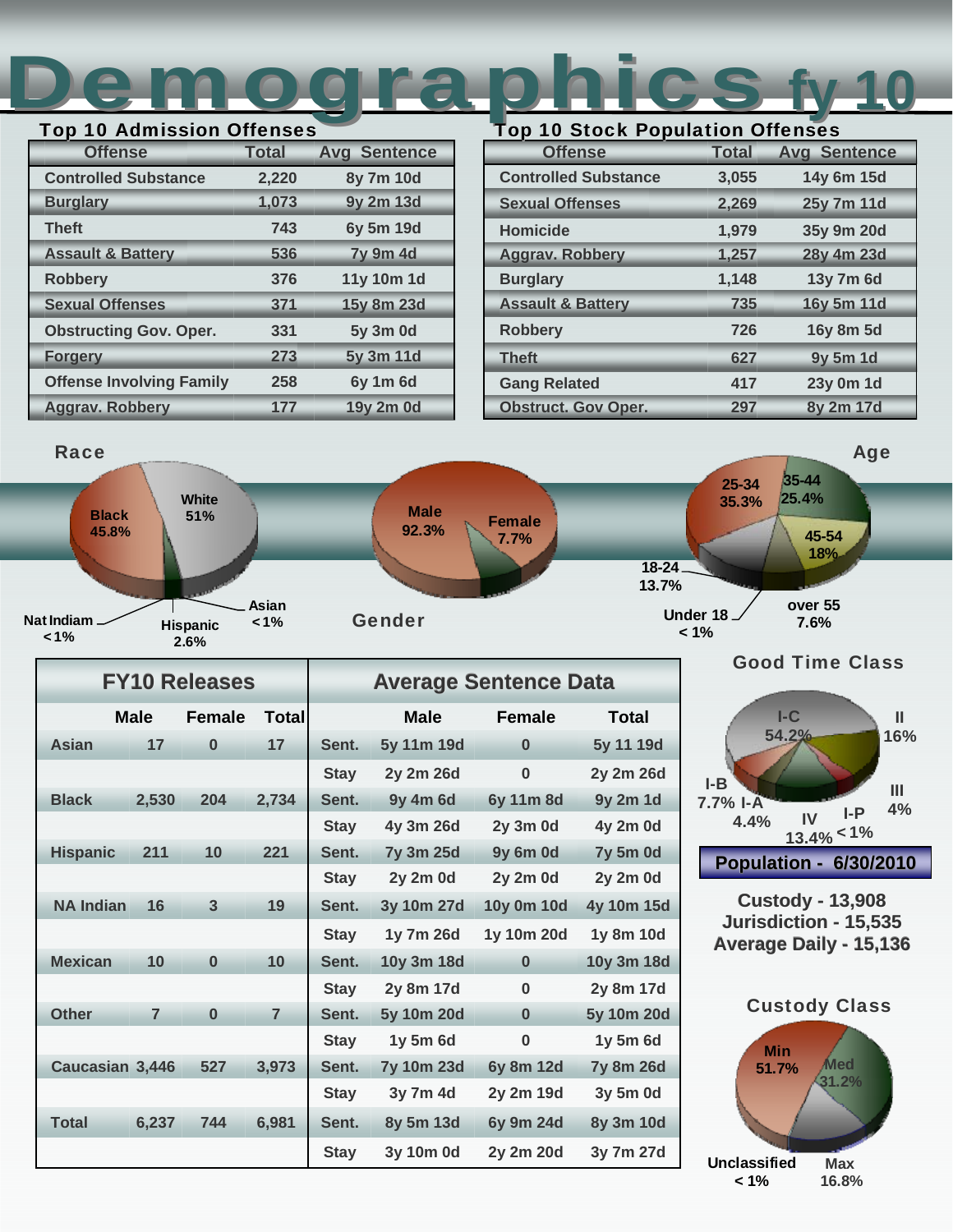## Admissions Admissions**fy 10**

|                    |                | <b>Males</b>    |      | <b>Females</b>  |                  |      |                                                     | <b>Males</b>             |              |       | <b>Females</b> |                         |      |
|--------------------|----------------|-----------------|------|-----------------|------------------|------|-----------------------------------------------------|--------------------------|--------------|-------|----------------|-------------------------|------|
| <b>County</b>      | B              | W               |      | B               | W                |      | <b>County</b>                                       | B                        | W            |       | B              | W                       |      |
| Ashley             | 30             | 26              | 0.8% | $\overline{7}$  | 5                | 0.2% | Lincoln                                             | $\overline{4}$           | 5            | 0.1%  | $\mathbf 0$    | 2                       | 0.0% |
| Baxter             | $\overline{2}$ | 64              | 1.0% | $\mathbf{0}$    | 3                | 0.0% | <b>Little River</b>                                 | 28                       | 20           | 0.7%  | $\mathbf{1}$   | 13                      | 0.2% |
| <b>Benton</b>      | 18             | 283             | 4.5% | $\mathbf 0$     | 49               | 0.7% | Logan                                               | $\mathbf{1}$             | 31           | 0.5%  | 0              | 8                       | 0.1% |
| Boone              | $\overline{1}$ | 62              | 0.9% | $\mathbf{0}$    | 11               | 0.2% | Lonoke                                              | 35                       | 108          | 2.1%  | $\overline{2}$ | 14                      | 0.2% |
| <b>Bradley</b>     | 26             | 6               | 0.5% | $\mathbf{1}$    | $\pmb{0}$        | 0.0% | Madison                                             | $\mathbf 0$              | 15           | 0.2%  | 0              | $\pmb{0}$               | 0.0% |
| Calhoun            | $\overline{4}$ | $\overline{4}$  | 0.1% | $\overline{1}$  | $\mathbf{0}$     | 0.0% | <b>Marion</b>                                       | $\mathbf{0}$             | 18           | 0.3%  | $\overline{0}$ | $\mathbf{1}$            | 0.0% |
| Carroll            | $\mathbf 0$    | 48              | 0.7% | $\mathbf 0$     | $\boldsymbol{9}$ | 0.1% | Miller                                              | 109                      | 91           | 3.0%  | $\overline{7}$ | 13                      | 0.3% |
| Chicot             | 29             | $5\phantom{1}$  | 0.5% | $\overline{0}$  | $\mathbf{0}$     | 0.0% | <b>Mississippi</b>                                  | 117                      | 45           | 2.4%  | $\overline{4}$ | $\mathbf{0}$            | 0.1% |
| Clark              | 37             | 22              | 0.9% | $\mathbf{1}$    | 5                | 0.1% | Monroe                                              | 31                       | 3            | 0.5%  | $\overline{2}$ | 3                       | 0.1% |
| Clay               | 1              | 26              | 0.4% | $\mathbf{0}$    | $\overline{2}$   | 0.0% | Montgomery                                          | $\mathbf{0}$             | 5            | 0.1%  | $\mathbf{0}$   | $\mathbf{1}$            | 0.0% |
| Cleburne           | $\mathbf 0$    | 54              | 0.8% | $\mathbf 0$     | $\overline{2}$   | 0.0% | Nevada                                              | 24                       | 8            | 0.5%  | $\mathbf 0$    | $\mathbf 0$             | 0.0% |
| <b>Cleveland</b>   | $\overline{2}$ | $6\phantom{1}6$ | 0.1% | $\overline{0}$  | $\overline{1}$   | 0.0% | <b>Newton</b>                                       | $\overline{0}$           | 5            | 0.1%  | $\overline{0}$ | $\mathbf{1}$            | 0.0% |
| Columbia           | 48             | 3               | 0.8% | $\mathbf{1}$    | $\overline{2}$   | 0.0% | Ouachita                                            | 46                       | 9            | 0.8%  | $\mathbf 0$    | $\mathbf{1}$            | 0.0% |
| Conway             | 13             | 27              | 0.6% | $\mathbf 0$     | 1                | 0.0% | Perry                                               | $\overline{0}$           | 16           | 0.2%  | $\mathbf{0}$   | $\mathbf{0}$            | 0.0% |
| Craighead          | 99             | 116             | 3.2% | $\overline{7}$  | 11               | 0.3% | Phillips                                            | 24                       | 6            | 0.4%  | 3              | $\mathbf 0$             | 0.0% |
| Crawford           | 11             | 133             | 2.1% | $\overline{1}$  | 18               | 0.3% | <b>Pike</b>                                         | 6                        | 20           | 0.4%  | $\overline{0}$ | $\mathbf{0}$            | 0.0% |
| Crittenden         | 202            | 66              | 4.0% | 9               | 10               | 0.3% | Poinsett                                            | 17                       | 43           | 0.9%  | $\mathbf{1}$   | $\overline{\mathbf{4}}$ | 0.1% |
| Cross              | 11             | 9               | 0.3% | $\mathbf{0}$    | $\overline{1}$   | 0.0% | Polk                                                | $\mathbf{0}$             | 15           | 0.2%  | $\overline{0}$ | $\mathbf{1}$            | 0.0% |
| Dallas             | 22             | 6               | 0.4% | $\mathbf{1}$    | 0                | 0.0% | Pope                                                | 24                       | 109          | 2.0%  | $\mathbf{1}$   | 25                      | 0.4% |
| Desha              | 31             | 9               | 0.6% | $\overline{0}$  | $\mathbf{1}$     | 0.0% | Prairie                                             | 11                       | 9            | 0.3%  | $\overline{0}$ | $\mathbf{1}$            | 0.0% |
| <b>Drew</b>        | 25             | 19              | 0.7% | $\mathbf{1}$    | 3                | 0.1% | Pulaski                                             | 776                      | 251          | 15.3% | 54             | 45                      | 1.5% |
| Faulkner           | 79             | 128             | 3.1% | $5\overline{)}$ | 10               | 0.2% | Randolph                                            | $\mathbf{0}$             | 30           | 0.4%  | $\overline{0}$ | 3                       | 0.0% |
| Franklin           | $\mathbf{1}$   | 36              | 0.6% | $\mathbf 0$     | 5                | 0.1% | <b>St Francis</b>                                   | 33                       | 15           | 0.7%  | $\mathbf{1}$   | 3                       | 0.1% |
| <b>Fulton</b>      | $\overline{2}$ | 21              | 0.3% | $\mathbf 0$     | $\overline{4}$   | 0.1% | <b>Saline</b>                                       | 19                       | 109          | 1.9%  | 3              | 27                      | 0.4% |
| Garland            | 60             | 121             | 2.7% | 8               | 24               | 0.5% | Scott                                               | $\mathbf 0$              | 14           | 0.2%  | 0              | $\mathbf{1}$            | 0.0% |
| Grant              | $\overline{4}$ | 37              | 0.6% | $\mathbf{0}$    | $\overline{7}$   | 0.1% | <b>Searcy</b>                                       | $\mathbf{0}$             | 10           | 0.1%  | $\overline{0}$ | 3                       | 0.0% |
| Greene             | 4              | 62              | 1.0% | 0               | 13               | 0.2% | Sebastian                                           | 128                      | 371          | 7.4%  | 8              | 53                      | 0.9% |
| <b>Hempstead</b>   | 53             | 25              | 1.2% | $\overline{4}$  | $\overline{2}$   | 0.1% | <b>Sevier</b>                                       | 17                       | 65           | 1.2%  | $\mathbf{1}$   | 18                      | 0.3% |
| <b>Hot Springs</b> | 34             | 57              | 1.4% | 3               | 6                | 0.1% | Sharp                                               | $\pmb{0}$                | 25           | 0.4%  | 0              | $\overline{2}$          | 0.0% |
| <b>Howard</b>      | 46             | 19              | 1.0% | $\overline{2}$  | $\overline{4}$   | 0.1% | <b>Stone</b>                                        | $\mathbf 0$              | 24           | 0.4%  | $\overline{0}$ | $\mathbf{0}$            | 0.0% |
| Independence       | 11             | 47              | 0.9% | $\mathbf{1}$    | 15               | 0.2% | Union                                               | 113                      | 41           | 2.3%  | 10             | 8                       | 0.3% |
| Izard              | $\mathbf{1}$   | 16              | 0.3% | $\mathbf{0}$    | 1                | 0.0% | Van Buren                                           | $\mathbf{1}$             | 29           | 0.4%  | $\mathbf{O}$   | $\mathbf{3}$            | 0.0% |
| Jackson            | 23             | 47              | 1.0% | 3               | 12               | 0.2% | Washington                                          | 92                       | 448          | 8.0%  | $\overline{7}$ | 65                      | 1.1% |
| <b>Jefferson</b>   | 162            | 30              | 2.9% | $5\phantom{.0}$ | 6                | 0.2% | White                                               | 32                       | 94           | 1.9%  | 3              | 32                      | 0.5% |
| Johnson            | $\overline{7}$ | 61              | 1.0% | 0               | 12               | 0.2% | Woodruff                                            | $\pmb{0}$                | 5            | 0.1%  | $\mathbf 0$    | $\pmb{0}$               | 0.0% |
| Lafayette          | 24             | 9               | 0.5% | $\overline{2}$  | $\overline{2}$   | 0.1% | Yell                                                | $\overline{5}$           | 31           | 0.5%  | $\overline{0}$ | $\mathbf{3}$            | 0.0% |
| Lawrence           | $\mathbf{1}$   | 44              | 0.7% | 0               | 3                | 0.0% | Inter. St. Comp.                                    | $\pmb{0}$                | $\mathbf{1}$ | 0.0%  | 0              | 0                       | 0.0% |
| Lee                | $\overline{2}$ | $\overline{7}$  | 9    | $6\phantom{a}$  | $\overline{a}$   | 0.1% | <b>Unknown</b>                                      | $\overline{\mathcal{A}}$ | $\mathbf{1}$ | 0.1%  | $\overline{0}$ | $\mathbf 0$             | 0.0% |
|                    |                |                 |      |                 |                  |      | Males = $6,784$ Females = 789 Total Intakes = 7,573 |                          |              |       |                |                         |      |

**Average County Jail Backup - 1,550** 

**Average County 309 Contract - 279**